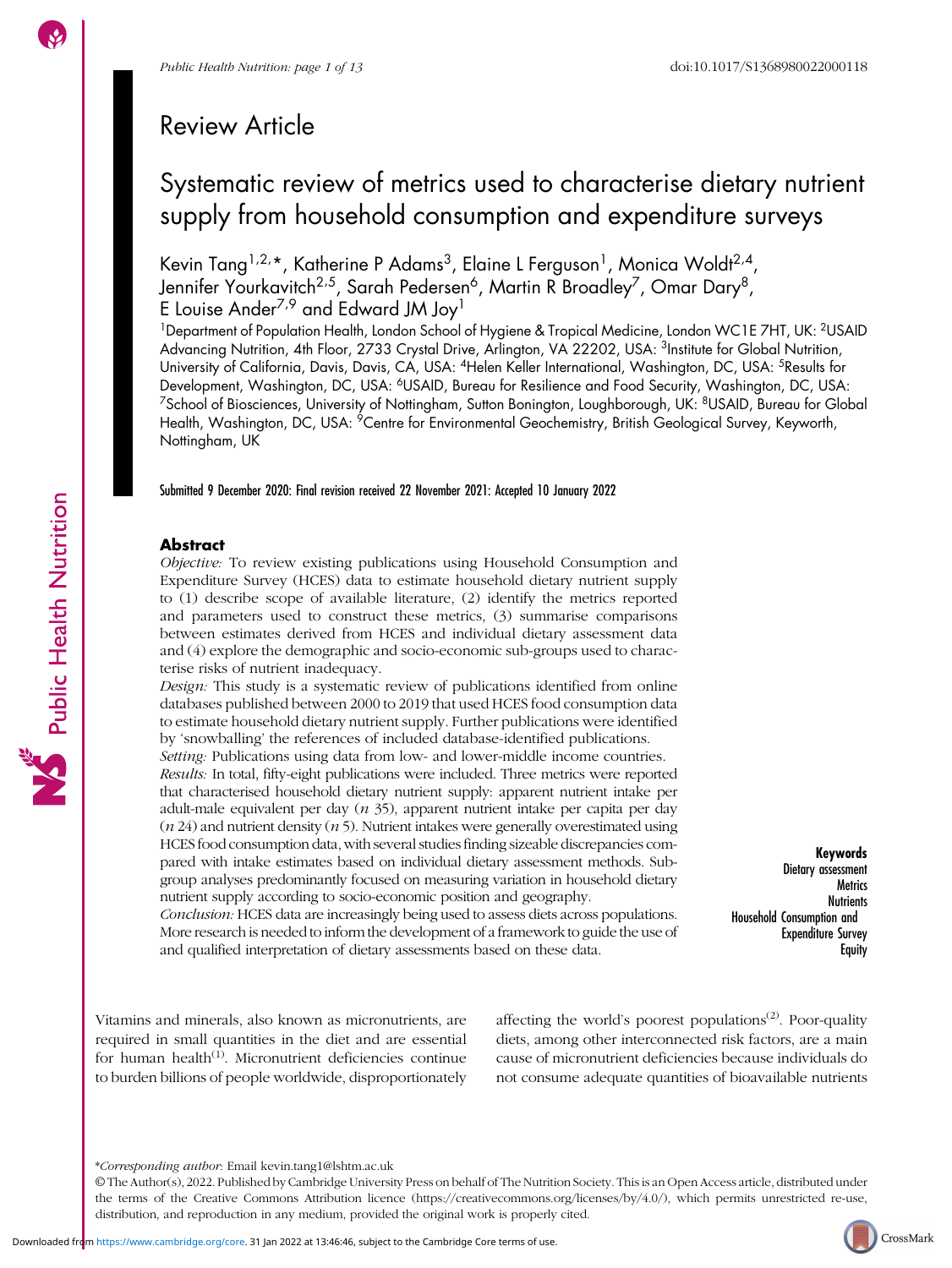to meet their physiological requirements<sup>([3](#page-11-0))</sup>. Diet-related risk factors are compounded by other systemic social issues common in poor populations, such as inadequate healthcare, high rates of infection and poor sanitation<sup> $(4,5)$ </sup> and a lack of education<sup> $(6-8)$  $(6-8)$  $(6-8)$  $(6-8)$ </sup>. As highlighted in the 2020 Global Nutrition Report, reducing micronutrient deficiencies will require a coordinated effort between governments, businesses and civil society to address deep inequities that arise from unjust systems and processes, particularly for the world's most nutritionally vulnerable groups<sup>[\(9\)](#page-11-0)</sup>.

Quantifying and characterising national burdens of micronutrient deficiencies require a combination of data types. These include biomarker assessment in micronutrient surveys $^{(6,10)}$  $^{(6,10)}$  $^{(6,10)}$ , estimates of national micronutrient supply in food systems[\(11\)](#page-11-0) and individual micronutrient intake estimates from food consumption surveys<sup>([12](#page-11-0))</sup>. However, in many contexts, these data require significant time, capacity, expertise and specialist equipment to collect and analyse, meaning few countries routinely collect these data at scale. Household Consumption and Expenditure Surveys (HCESs) can contribute a unique source of nationally representative food acquisition data that are regularly collected in low- and lower-middle income countries $(13)$  $(13)$ . Questions about households' food consumption and expenditures using a country-specific food item list are commonly integrated into HCESs, and these data can be used to estimate the acquisition and apparent consumption of foods by members of the household $^{(14)}$  $^{(14)}$  $^{(14)}$ .

HCES is a term used to refer to a family of nationally and sub-nationally representative, multicomponent surveys (e.g. Household Income and Expenditure Surveys, Socioeconomic Surveys, Living Standards Measurement Surveys, etc.), which are primarily designed to provide data to characterise an array of socio-economic conditions. National HCESs are implemented by national statistical agencies, often with technical assistance from the World Bank's Living Standards Measurement Study group. In most countries, bar a few exceptions, these data are publicly accessible and can be used for a variety of rapid analyses, for instance, to monitor poverty, measure economic inequality, characterise vulnerability to economic shock, estimate agricultural production, calculate macroeconomic aggregate indicators (e.g. gross domestic product) and con-struct consumer price indices<sup>([15](#page-11-0)-[17](#page-11-0))</sup>. While HCES data in some countries have been publicly available since the 1980s, only more recently have data from the household food supply modules of these surveys been used to estimate individual-level micronutrient intake and to inform public health research and decision making<sup>([18](#page-11-0))</sup>. Alongside increased use of HCES food acquisition data have come an interest in assessing the how well these data can proxy for individual dietary assessment data $^{(19)}$  $^{(19)}$  $^{(19)}$ .

HCES data are subject to error when used to estimate individual-level food consumption, which raises challenges for their use in estimating nutrient intakes $(19,20)$  $(19,20)$ . Due to this, the use of the terms 'nutrient supply' at the

household level and 'apparent nutrient intake' at the individual level are used to reflect the sources of error and imprecision when estimating nutrient intake from HCES compared with other more direct nutritional assessment methods (Table [1](#page-2-0)). Sources of potential error include assumptions about the intrahousehold food allocation, shortcomings in HCES questionnaire design related to food consumption (e.g. missed foods in pre-defined list of food items/groups, capturing composite foods using recipes, food waste, foods consumed away from home, collecting data only on food acquisitions rather than acqusitions and consumption), recall bias due to longer recall periods and estimating quantities consumed $^{(21)}$  $^{(21)}$  $^{(21)}$ . While most HCESs collect both food consumption (total quantity of foods consumed) and food expenditures (total monetary amount spent on consumed foods), some HCESs only collect food expenditure data, which require conversion of monetary units into units of food mass (e.g. grams) before calculating household nutrient supply $(13)$  $(13)$  $(13)$ . In addition, errors may be context specific, as HCES methods vary between countries, introducing a differential bias when making comparisons across populations. Recent reviews<sup> $(13)$  $(13)$ </sup> and guidelines<sup> $(22)$ </sup> have identified differences between HCES questionnaire designs from different countries, with the authors calling for analyses to evaluate the effect of these differences on dietary nutrient supply estimates. Subsequent analyses have reported potential effects due to the following: recall period length  $(7-30 \text{ d})^{(23)}$  $(7-30 \text{ d})^{(23)}$  $(7-30 \text{ d})^{(23)}$ , measuring foods consumed away from home<sup> $(24)$ </sup>, food acquisition compared with consumption $(25)$  and length and composition of food item lists  $(50-300 \text{ items})^{(26)}$  $(50-300 \text{ items})^{(26)}$  $(50-300 \text{ items})^{(26)}$ .

Despite these potential limitations, HCESs remain a source of information on what people eat and there is an expanding literature of studies that use HCES to estimate dietary micronutrient supplies and risks of deficiency. Studies have employed a variety of different metrics to report estimates of dietary nutrient supply/apparent nutrient intake and the prevalence of inadequacy, each requiring specific interpretation. This systematic review aims to identify and describe existing publications using HCES data to estimate nutrient supply/apparent nutrient intake in order to document current practices as they relate to the analysis of HCES food consumption data, summarise results of publications that aimed to validate the use of HCES consumption data to estimate nutrient supply/apparent nutrient intake and provide insights into how these estimates can identify sub-groups at heightened risk for micronutrient deficiencies from dietary inadequacy. This analysis addresses the following questions:

- 1. What is the scope of the existing literature?
- 2. What metrics have been used to estimate nutrient and energy supply/apparent intake and nutrient adequacy from HCES data and how do those estimates compare across metrics?
- 3. How do HCES-derived estimates of apparent nutrient and energy intakes compare with those estimated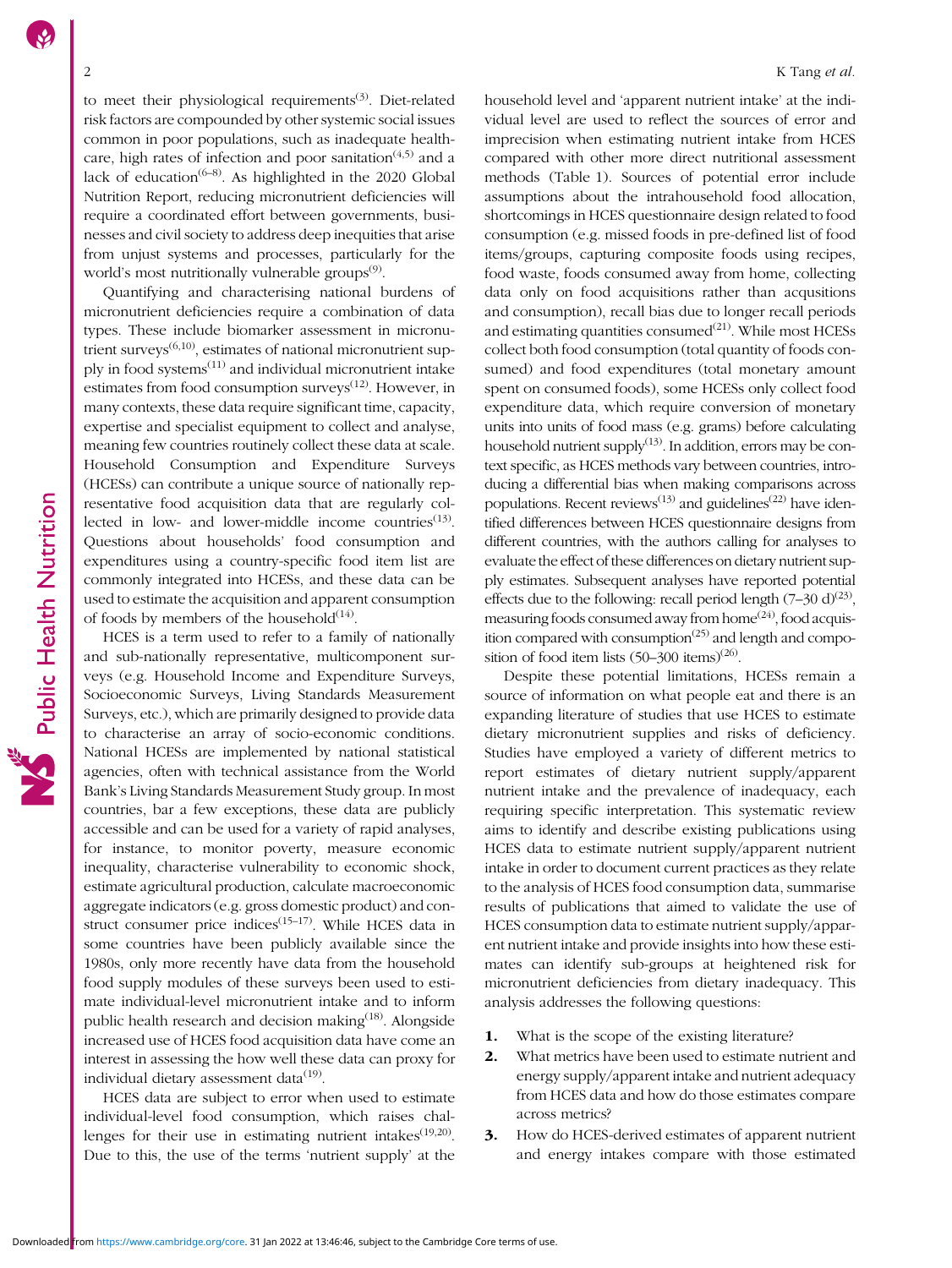**Table 1** Definitions of terms Definitions of terms

<span id="page-2-0"></span>

| lem                                                                  | Unit level            | Nutritional assessment type Definition                   |                                                                                                                                                                                                                                                                                                                                                                 |
|----------------------------------------------------------------------|-----------------------|----------------------------------------------------------|-----------------------------------------------------------------------------------------------------------------------------------------------------------------------------------------------------------------------------------------------------------------------------------------------------------------------------------------------------------------|
| Apparent nutrient<br>intake <sup>(17,55</sup> )                      | Population            | surveys<br>expenditure                                   | Household consumption and Nutrient intake of a population estimated by assuming intrahousehold food consumption is based on<br>proportional energy requirements.                                                                                                                                                                                                |
| Apparent nutrient intake Population<br>inadequacy <sup>(17,55)</sup> |                       | nsumption and<br>surveys<br>Household cor<br>expenditure | Estimate to indicate when apparent nutrient intakes are below the estimated average requirement (EAR) for a<br>population group depending on age-, sex- and specific physical stage (e.g. pregnancy and lactation).                                                                                                                                             |
| Food consumption <sup>(55)</sup>                                     | Individual            | Individual dietary<br>assessment                         | Measure of the average food consumption by an individual during a period of time, usually expressed per day.<br>Necessary to estimate nutrient intake.                                                                                                                                                                                                          |
| Household food sup-<br>$p$ l $V^{(55)}$                              | Household             | nsumption and<br>surveys<br>Household cor<br>expenditure | Self-reported estimate of the total amount of food available for consumption in the household over a fixed time<br>period (usually 7 to 30 d), generally excluding foods consumed away from home.                                                                                                                                                               |
| Nutrient deficiency <sup>(55)</sup>                                  | Individual/population | arker<br>assessments<br>Nutrient bioma                   | Biological measure defined by the range where clinical or functional manifestations of nutrient deficiencies<br>present. May be caused by various factors, including inadequate nutrient intake                                                                                                                                                                 |
| Nutrient density <sup>(32)</sup>                                     | Household             | Household consumption and<br>surveys<br>expenditure      | An indicator of dietary quality expressed as the ratio of the nutrient supply of the diet to the energy supply<br>provided by the same diet                                                                                                                                                                                                                     |
| Nutrient intake <sup>(55)</sup>                                      | Individual            | Individual dietary<br>assessment                         | Estimate of the average intake of nutrients, mostly through foods consumed by an individual. Calculated from<br>quantitative data on food consumption and nutrient content compiled in food composition databases or<br>ables                                                                                                                                   |
| Nutrient intake inad-<br>equacy <sup>(55)</sup>                      | Individual/population | Individual dietary<br>assessment                         | Estimate to indicate when nutrient intakes are below the recommended nutrient intake (RNI, which is replaced<br>average requirement (EAR) for a population group depending on age-, sex and specific physiological stage<br>in some countries for Recommended Daily Allowance - RDA) for individuals, or below the estimated<br>(e.g. pregnancy and lactation). |
| Nutrient supply <sup>(55)</sup>                                      | Household             | isumption and<br>surveys<br>Household cor<br>expenditure | Estimate of nutrients available for consumption through foods for the household. Calculated from quantitative<br>data on household food supply and nutrient content compiled in food composition databases or tables.                                                                                                                                           |

using individual-level dietary assessment methods? Do results differ by age group (i.e. adults, adolescents, children and infants)?

4. What types of sub-group comparative analyses have been conducted using nutrient and energy supply/ apparent intake estimates from HCES data?

# Methods

We conducted a systematic review following the Preferred Reporting Items for Systematic Reviews and Meta-Analyses guidelines<sup> $(27)$  $(27)$ </sup>. The study protocol is provided in Appendix [1](https://doi.org/10.1017/S1368980022000118) and was registered with the PROSPERO international database for systematic reviews (ref. 223 928).

# Identification and screening of literature

A two-step procedure was used to identify and screen the available literature. First, fourteen public databases were systematically searched by one author in the domains of public health (e.g. Global Health Database and PubMed), agriculture and food systems (e.g. AgEcon, AGRIS, GARDIAN CGIAR and IFPRI Publication Database), economics (e.g. EconLit) and general academia (e.g. Google Scholar, JSTOR, SCOPUS and Web of Science). The primary search terms were the different HCES name variations in both English and French as listed by Fiedler et  $al$ .<sup>[\(21\)](#page-11-0)</sup>. Where HCES search terms returned a large number of results (> 1000), secondary search terms were used to describe the food consumption module of the HCES questionnaire (e.g. 'nutrition', 'consumption', 'food' and 'micronutrient'). The search terms for all databases used in this review are included in Appendix [2.](https://doi.org/10.1017/S1368980022000118) Second, the reference list of all included publications identified through the database search were systematically searched to identify addi-tional papers not identified by the database search<sup>([28](#page-12-0))</sup>. Titles and abstracts of all returned literature were screened to identify analyses using the food consumption module of the HCES, where positive screens were included for full-text review.

# Eligibility, inclusion and exclusion criteria

Literature selected by the identification and screening procedure underwent a full-text review for inclusion into this study independently by two authors. Literature was included if it: (1) used HCES data (or other household food consumption data using an HCES questionnaire format) from a low- or lower-middle-income country<sup>[\(29](#page-12-0))</sup> and (2) estimated household nutrient supply or apparent intake of nutrients or energy using data from the HCES food consumption and/or expenditure module. Literature was excluded if it (1) was written in a language other than English or French or (2) was published before the year 2000. Any disagreements between the two co-authors about whether to include a publication were resolved through discussion. Data were managed using Mendeley Desktop (version 1.19.4; Elsevier, London, United Kingdom).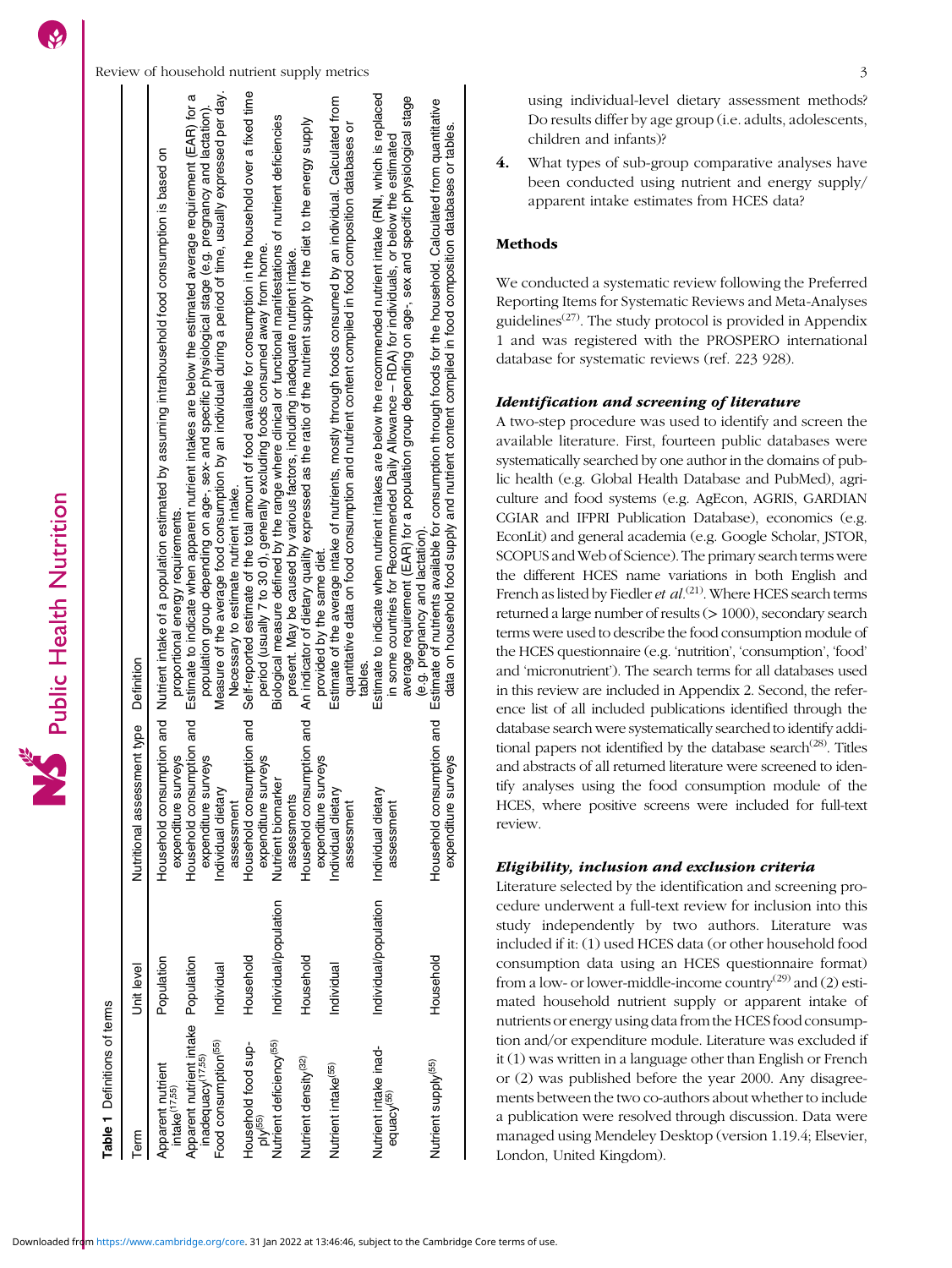#### Data extraction

Extraction of information from each publication was archived for comparison in Microsoft Excel (version 16.36; Microsoft Corp, Redmond, USA) by one author. A complete list of all categories and extracted information is provided in Appendix [3.](https://doi.org/10.1017/S1368980022000118) In brief, for Question 1, extracted data included the country/year the HCES was implemented, the nutrients analysed, recall period, methods of processing the HCES data and food composition data used. For Question 2, key information included the reported nutrient metric, parameters used for estimating energy requirements and reference values used to define inadequacy. For Question 3, key information included the individual dietary assessment method used if HCESderived apparent intake estimates were compared with individual-level nutrient intake estimates, differences in nutrient intake and apparent nutrient intake estimates and disaggregation by age group if reported. For Question 4, we used the PROGRESS+ framework to guide extraction of information describing stratification by social determinants of diets $(30)$  $(30)$  $(30)$ . This framework, which captures place of residence, race/ethnicity/culture/language, occupation, gender/sex, religion, education, socioeconomic status and social capital, can be used to apply an equity lens when conducting public health research.

## Results

#### Scope of existing literature

In total, fifty-eight publications were identified either by the database search ( $n$  48) or by snowballing ( $n$  10) (Fig. [1\)](#page-4-0). A list of these publications, their data sources and reported metrics is provided in Supplementary Table [1](https://doi.org/10.1017/S1368980022000118). These publications included data collected from twenty-four different countries (Fig. [2\(](#page-5-0)a)) where four publications focused on more than one country. The highest frequency of analyses was observed for data collected in Bangladesh (*n* 14 publications), Malawi ( $n \theta$  publications), India ( $n \theta$  publications) and Uganda ( $n$  6 publications). Household dietary energy supply was reported by 83 % (n 48) of publications, where  $33\%$  (*n* 19) reported only dietary energy supply without reporting nutrients. Of the publications that did report nutrient supply/apparent intake, estimates covered twenty different nutrients (Fig. [2](#page-5-0)(b)). The most common nutrients reported were Fe (n 32 publications), vitamin A ( $n$  32 publications) and Zn ( $n$  27 publications). The number of publications per year increased substantially after 2012 (Fig. [3](#page-6-0)).

Characteristics of food consumption data used in the included publications are provided in Supplemental Table [2.](https://doi.org/10.1017/S1368980022000118) The term household food 'consumption' was reported in 60 % ( $n$  35) of publications, whereas 41 % ( $n$  24) used a number of other verbs to report the quantity of food in the survey questionnaire (e.g. 'acquired', 'purchased' and 'received'). More than half of the publications  $(n 36)$  used nationally specific food composition tables to estimate nutrient or energy content of foods. In countries where nationally specific food composition tables either did not exist or had missing values, data were drawn from food composition tables of neighbouring countries or for the broader region  $(26\%, n 15)$  or from food composition values of US food items compiled by the US Department of Agriculture or other international food composition databases (38 %, n 22). Steps taken to clean and process HCES data varied by country due to differences in survey design, but conversion of food item quantities from local units (e.g. plate, bucket and heap) into standard units (e.g. kilograms), adjustments for edible portions of foods, adjustment for cooking yields and adjustment of outliers were most frequently reported. However, many studies did not provide sufficiently detailed descriptions of methods to make the study independently repeatable.

# Summary of Household Consumption and Expenditure Survey nutrient supply and adequacy metrics

Three nutrient supply metrics were identified in the included publications (Fig. [4](#page-7-0)). First, the adult male equivalent (AME) approach to estimate apparent nutrient intake was used in 57 % (33/58) of the publications. The AME approach assumes that nutrient supplies are distributed among household members in proportion to the energy requirements of each household member, which are standardised in relation to the energy requirement of an adult male $^{(31)}$  $^{(31)}$  $^{(31)}$ . All studies using the AME approach assumed all household members had moderate or moderate-high physical activity levels when estimating individual energy requirements. Second, daily apparent nutrient intake per capita was used in 41 % (24/58) of publications. Per capita adjustment assumes that nutrient supplies are equally distributed among all members within the household (e.g. an adult male and his young daughter are assumed to consume equal food portions). Third, the nutrient density of household diets, or nutrient supply *per* energy supply, was used in 9% (5/58) of publications.

When evaluating inadequacy, *per capita* and AME metrics were used to estimate the population's adequacy of dietary nutrient or energy supply by comparing apparent intake to a reference nutrient intake (39/58; 67 %). Of these publications, twenty-seven focused on micronutrients, where apparent intake estimates were compared with the Estimated Average Requirement (23/27, 85 %), the Recommended Nutrient Intake (7/27; 26 %) and/or the Recommended Daily Allowance (1/27; 4 %) for each micronutrient of interest. Among the twenty-three publications that focused on dietary energy, 57 % (13/23) compared household energy supply to the household's total energy requirements calculated as the sum of the individual requirements of all household members, and 43 % (10/ 23) compared individual-level apparent energy intake to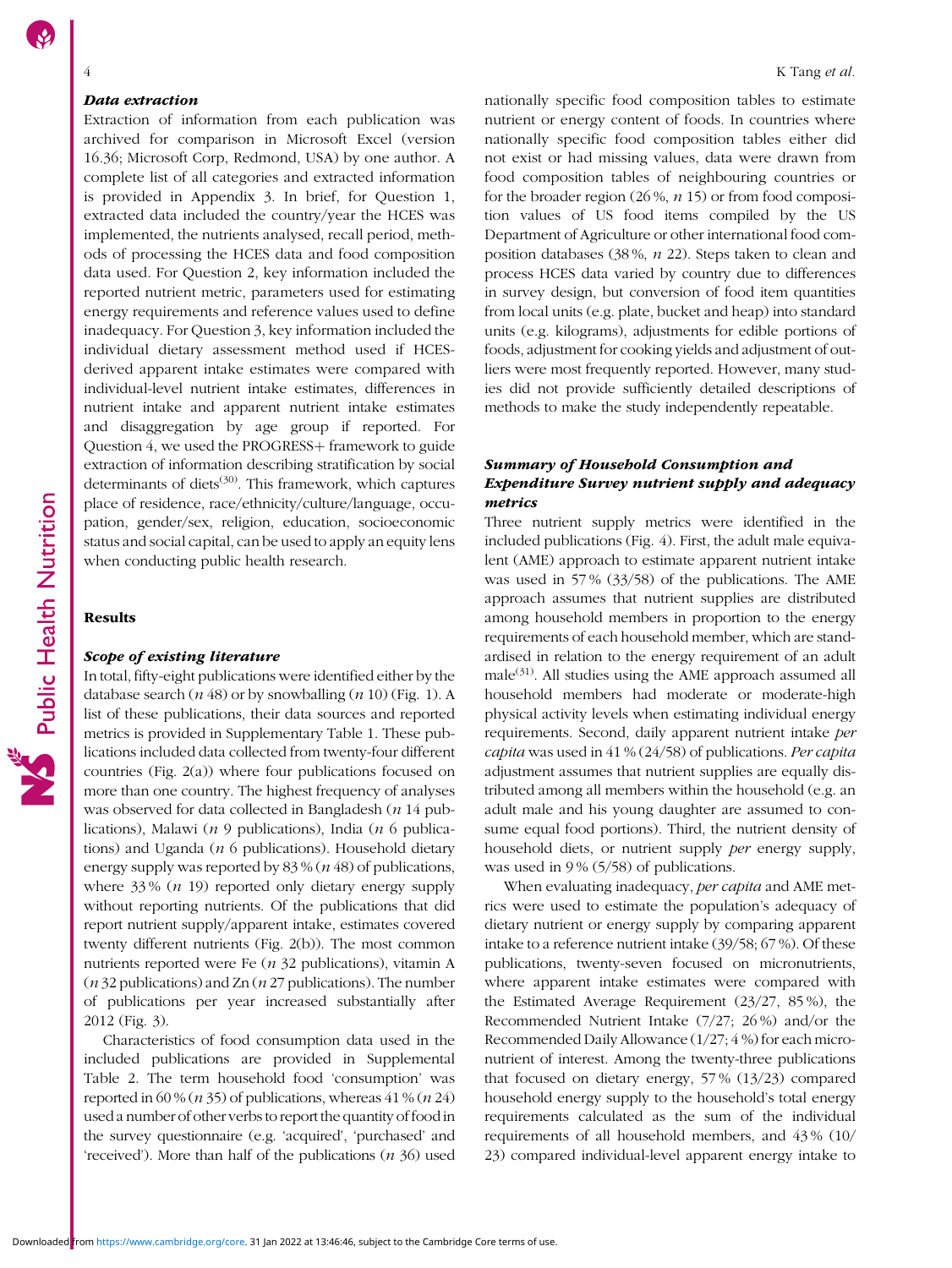Public Health Nutrition

<span id="page-4-0"></span>

Fig. 1 Workflow for search, screening and inclusion for database-identified and snowballed publications

a pre-defined energy requirement threshold for an adult (e.g. 2100 kcal per day). No publications compared nutrient density estimates with nutrient density reference values, such as the critical nutrient density as defined by Vossenaar et al.<sup>([32](#page-12-0))</sup>. Of all the publications comparing nutrient or energy supply to a dietary requirement to estimate dietary inadequacy, 13 % (5/39) included additional nutrient or energy requirements necessary for a pregnancy in the household and 23 % (9/39) included additional requirements necessary for women during lactation.

# Comparison of Household Consumption and Expenditure Survey nutrient supply to individuallevel dietary intake data

For publications reporting apparent nutrient intake using the AME approach, six compared their results to individual-level estimates based on a variety of different types of individual-level dietary intake data. This included individual 24-h dietary recalls of specific demographics within the household (e.g. children under 5 years, women of reproductive age)([33](#page-12-0)–[35](#page-12-0)), 24-h dietary recall of all household members estimated by the meal preparer<sup>([19,](#page-11-0)[36\)](#page-12-0)</sup> or observedweighed food records of specific demographics within the household $(37)$  $(37)$  $(37)$ . Among these publications, four compared nutrient intake/apparent intake estimates from the same households or individuals within these households<sup> $(19,33,36)$  $(19,33,36)$ </sup> and two compared nutrient intake/apparent intake estimates using different survey populations from the same country<sup> $(34,35)$ </sup>. Two publications used the same data from the Bangladesh Integrated Household Survey<sup> $(19,36)$  $(19,36)$ </sup>.

For AME apparent intake estimates, four publications estimated apparent intake per AME using household-level food consumption data recalled over time horizons of 7–30 d and compared those to estimates based on individ-ual-level dietary intake data recalled<sup>[\(19](#page-11-0),[33](#page-12-0),[36\)](#page-12-0)</sup> or collected prospectively([37](#page-12-0)) over 24 h (Table [2](#page-8-0)). These studies allow for a true inter-comparison of how well HCES-style nutrient assessments perform compared with 24-h recalls, which are likely to have lower measurement error. In these studies, AME-based apparent intakes consistently overestimated individual nutrient and energy intakes, and the percentage point difference between the two methods varied according to nutrient or energy and across studies (Table [2](#page-8-0): percentage point difference range = 12 % to 72 %).

Two publications reported sub-group analyses for children under five years of age (Table  $2)^{(19,37)}$  $2)^{(19,37)}$  $2)^{(19,37)}$  $2)^{(19,37)}$ . The two publications that used the same household 24-h dietary recall data to assess intrahousehold food distribution found the largest differences for children under 2 years of age, suggesting greater uncertainty in apparent intake assumptions for infants when compared with other age groups. However, none of the studies incorporated the contributions of energy or nutrient intakes from breastmilk, potentially affecting apparent intake estimates for infant demographics.

One publication compared differences in the nutrient density metric when applied to HCES data  $v$ . corresponding 24-h dietary recall data in Uganda and found no statistically significant difference in median nutrient density for the fourteen nutrients assessed with the exception of folate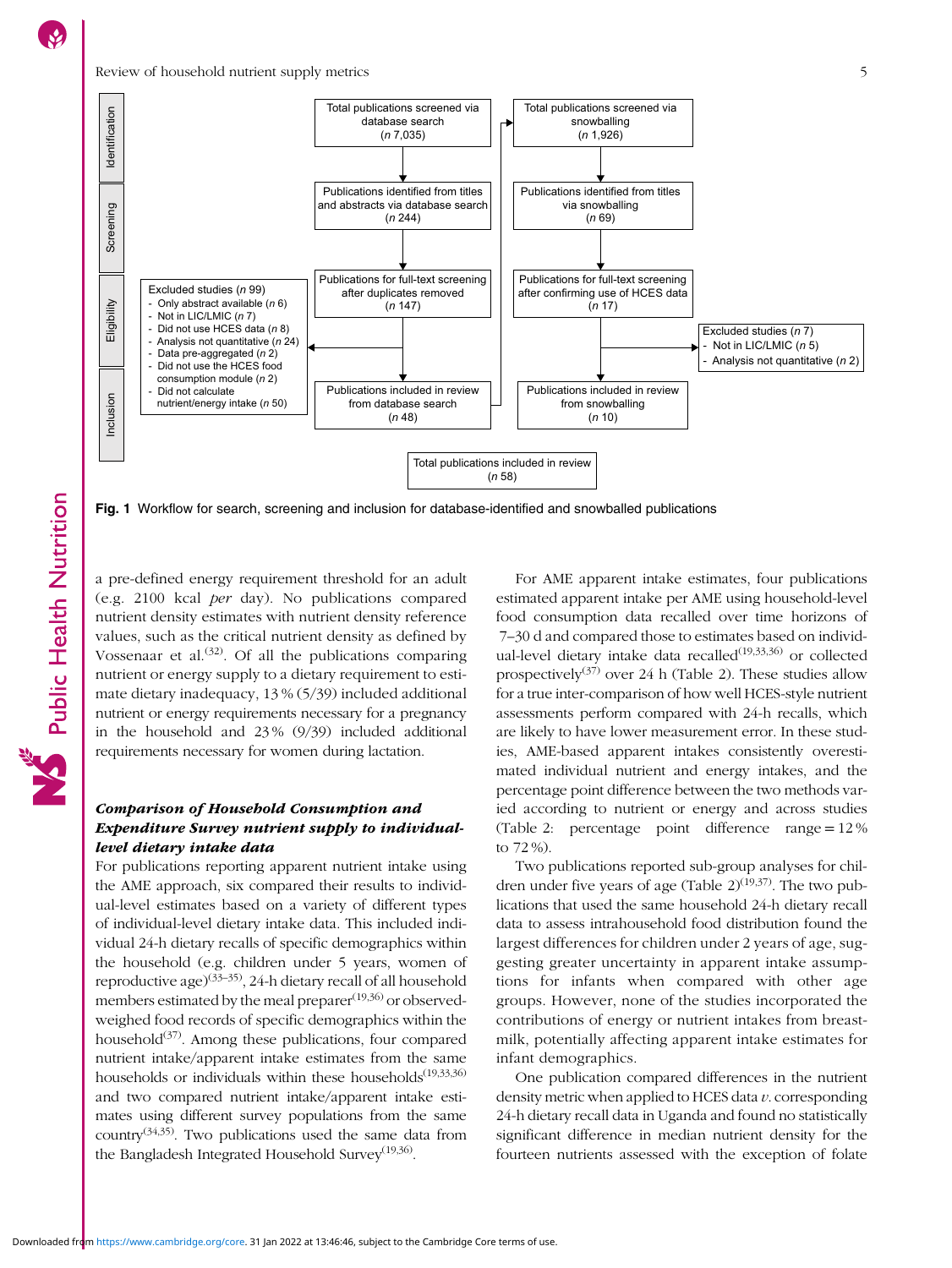<span id="page-5-0"></span>



(8 % to 26 % difference, depending on region), vitamin  $B_{12}$ (10 % to 93 % difference) and vitamin C (19 % to 30 % differ-ence)<sup>[\(38\)](#page-12-0)</sup>. In this analysis, nutrient densities estimated from HCES data were consistently lower than nutrient densities estimated from corresponding 24-h dietary recall data for almost all nutrients.

# Sub-group nutrient supply and inadequacy comparative analyses

Most publications included in this review stratified nutrient supply estimates by one or more sub-groups of interest. The stratification of nutrient supply by sub-group characteristics was more frequent for indicators of socio-economic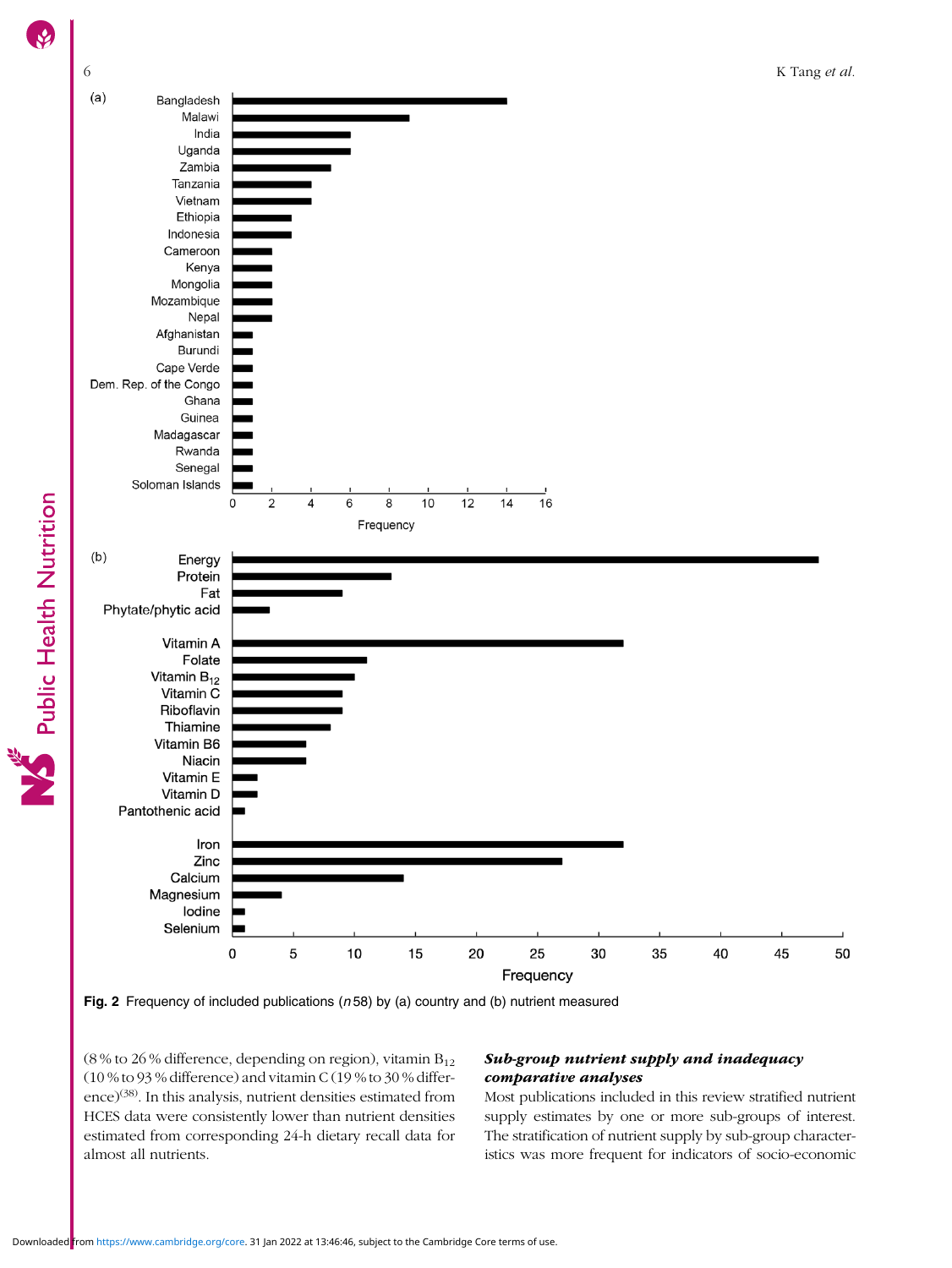<span id="page-6-0"></span>Review of household nutrient supply metrics 7



Fig. 3 Frequency of publications included and household consumption and expenditure survey (HCES) datasets used by year

position and geography than for socio-cultural demographic or intra-household characteristics (Fig. [5](#page-9-0)). Indicators of socioeconomic position, as defined by Howe et  $al^{(39)}$  $al^{(39)}$  $al^{(39)}$ , included total household income, household expenditure, durable asset ownership, level of educational attainment and occupation. Geographic characteristics generally reflected HCES sampling methodology, where HCESs are designed to be representative of geopolitical administrative regions  $(n 30)$  and urban  $v$ . rural settings ( $n$  29). A number of publications stratified nutrient supply estimates by individual-level characteristics of members within the household including sex  $(n 21)$ and age  $(n 21)$ ; however; the definition of age and sex of the household varied. For instance, analyses using only household-level data either used individual characteristics of the 'head of household' as a proxy for the entire household  $(n_{\text{sex}} = 10; n_{\text{age}} = 6)$  or divided household nutrients according to energy requirements of individuals as a proxy for apparent individual intake of household members ( $n_{\text{sex}} = 9$ ;  $n_{\text{age}} = 6$ ). Some HCES data included individual-level food consumption data of household members which enabled the calculation of nutrient intake specific to the sex  $(n 2)$  and age group  $(n 1)$ .

### **Discussion**

This systematic review found that the use of HCES data to quantify, characterise and evaluate the adequacy of household nutrient supply across populations is being increasingly represented in published literature. Three primary metrics have been used to report dietary nutrient supply. These are (1) apparent nutrient intake using the AME approach to allocate household nutrient supply among constituent members, (2) apparent nutrient intake using the *per capita* approach where household nutrient supply is divided evenly among constituent members and (3) nutrient density of household diets. Each of these metrics has strengths and limitations when estimating the adequacy of nutrient supply and identifying vulnerable populations at risk of deficiency. While other reviews have analysed applications of HCES data for broader food security indica- $tors<sup>(40)</sup>$  $tors<sup>(40)</sup>$  $tors<sup>(40)</sup>$ , this is the first review to summarise the use of HCES data to estimate nutrient supply and evaluate adequacy, an increasingly common practice accepted by the nutrition community.

Households differ in size and composition across and within countries and regions, so the majority of publications attempted to convert nutrient supply estimated at the household level to estimates of individual-level apparent intake $^{(41)}$  $^{(41)}$  $^{(41)}$  using one of two approaches: *per capita* or AME. While the use of the per capita approach is simpler, it does not account for any difference in nutrient intakes between household members, which will skew estimates between households of different composition, especially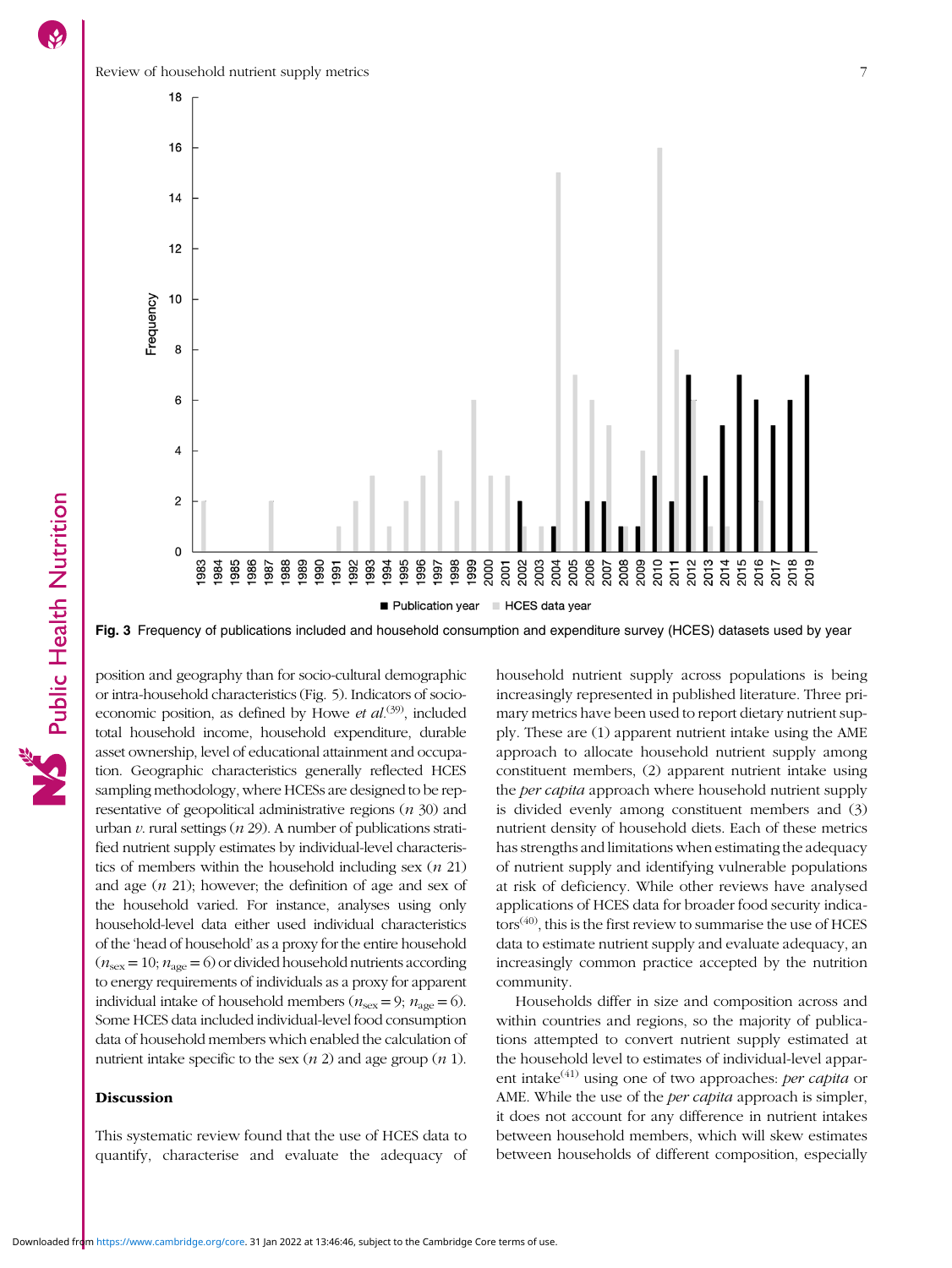<span id="page-7-0"></span>

Fig. 4 Frequency of metrics used to characterise household nutrient supply by year of publication

those with large families. Following the publication of a paper series in  $2012^{(3,31)}$  $2012^{(3,31)}$  $2012^{(3,31)}$  $2012^{(3,31)}$  that described the methods to distribute nutrients according to AME energy requirement and its application to household micronutrient supply, an increasing number of publications have estimated dietary supply using the AME approach. The major assumption underlying this approach is that foods consumed by the household are distributed among all household members in proportion to each member's energy requirements, but the method requires data describing individual household members' age, sex, weight, physical activity level, pregnancy status and lactation status<sup>([31](#page-12-0))</sup>. HCESs often collect data on individual household members' age and sex, but data on other parameters affecting individual energy requirements are often not available and require simplifying assumptions to calculate the AME factors (e.g. assume a moderate physical activity level for all members of all households). With 57 % of publications identified in this review estimating apparent nutrient intake using the AME approach, despite a dependency on these assumptions, the AME approach is becoming standard practice.

Differences between estimates of apparent nutrient intake (using HCES data with the AME approach) and nutrient intakes (using individual dietary data) reported in the literature ranged between 12 % and 72 % and were greater for young children based on results by Karageorgou et al.<sup>([19](#page-11-0))</sup>. Poor agreement for young children was likely influenced by the inability of HCES to

capture the nutrient contributions of breastmilk and the distribution of nutrients from foods consumed only by young children to the entire household (e.g. infant formula milk, feeding cereals); none of the publications identified by this review made adjustments for these nutrient contributions for young children. Both household- and individual-level recalls are subject to measurement error, but the size of the difference for young children compared with other age groups suggests that HCES food consumption data are often not particularly accurate for young children. Using HCES may lead to systematic overestimation of nutrient intakes for infants and young children when adjustments are not made for breastmilk intakes and subsequent estimates of apparent micronutrient intake and inadequacy should be interpreted with caution. These differences, coupled with the increasing availability and use of HCES data for describing and assessing the micronutrient adequacy of diets across populations, suggest that more research is necessary to inform the development of a structured framework to guide the use and nuanced interpretation of HCES nutrient supply data that reflect its limitations.

The use of HCESs for nutrient analysis has a number of strengths. The HCES food consumption module is considerably less laborious and less expensive to conduct than national scale individual-level dietary surveys<sup>([42](#page-12-0))</sup>. HCESs are conducted regularly, and data are typically made publicly available. HCESs are typically based on 7- to 30-d recall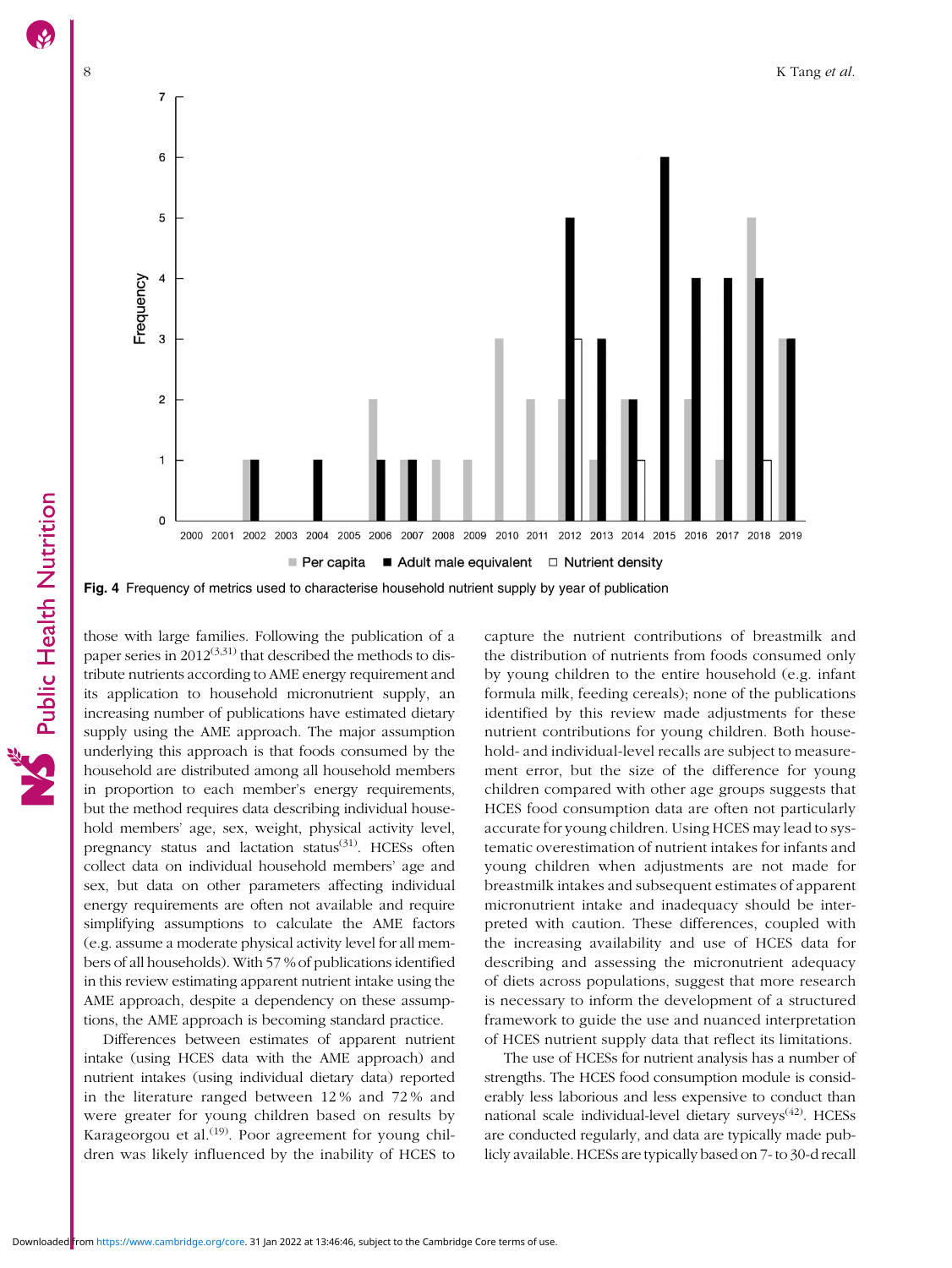

<span id="page-8-0"></span>Table 2 Publications comparing estimates of apparent nutrient and energy intake using household consumption and expenditure survey (HCES) adult male equivalent (AME) method to individuallevel dietary assessment data for total populations and child populations

| Reference; country;<br>summary metric                                            | Individual dietary<br>assessment data (n)                                                               | HCES-AME dietary data<br>( <i>n</i> households)                     | Study sample population<br>(n)     | <b>Nutrient</b>                                                                            | Individual<br>intake               | <b>HCES-AME</b><br>apparent intake | Percentage<br>point difference |
|----------------------------------------------------------------------------------|---------------------------------------------------------------------------------------------------------|---------------------------------------------------------------------|------------------------------------|--------------------------------------------------------------------------------------------|------------------------------------|------------------------------------|--------------------------------|
| Bromage <i>et al.</i> $(2018)^{(33)}$ ;<br>Mongolia; means                       | 24 h individual recall<br>(n4070)                                                                       | 7- to 30-d recall of household<br>meals $(n 1012)$                  | Total population (n 4070)          | Energy, kcal<br>Folate, $\mu$ g<br>Fe, mg<br>Vitamin A, µg<br>Zn, mg                       | 1863<br>132<br>10<br>448<br>11     | 2951<br>208<br>16<br>621<br>19     | 58<br>58<br>60<br>39<br>72     |
| D'Souza & Tandon (2015);<br>Bangladesh; means                                    | 24-h recall of household<br>meals and proportions<br>consumed by individuals<br>(n 21 795)              | 7-d recall of household meals<br>(n 5319)                           | Total population (n 21 795)        | Energy, kcal                                                                               | 2436                               | 2718                               | 12                             |
| Karageorgou et al. $(2018)^{(19)}$ ;<br>Bangladesh; means                        | 24-h recall of household<br>meals and proportions<br>consumed by individuals<br>(n 22 173)              | 7-d recall of household meals<br>(n 5503)                           | Total population (n 22 173)        | Energy, kcal<br>Folate, $\mu$ g<br>Fe, mg<br>Vitamin A RAE,<br>$\mu$ g                     | 2065<br>121<br>9.9<br>214<br>$8-6$ | 2322<br>157<br>12<br>323<br>9.8    | 12<br>31<br>21<br>50<br>14     |
|                                                                                  |                                                                                                         |                                                                     | Children $(< 5$ years)<br>(n 2807) | Zn, mg<br>Energy, kcal<br>Folate, $\mu$ g<br>Fe, mg<br>Vitamin A RAE.<br>$\mu$ g<br>Zn, mg | 880<br>55<br>4.2<br>108<br>$3-6$   | 1130<br>76<br>5.8<br>158<br>4.8    | 28<br>40<br>38<br>47<br>31     |
| Lividini <i>et al.</i> (2013) <sup>(37)</sup> ; Rajshahi,<br>Bangladesh; medians | 2 non-consecutive days of<br>12-h observed weighed<br>food records and 12-h<br>dietary recall $(n 477)$ | 14-d recall of households<br>containing children age 2-3<br>(n 513) | Children (2-3 years)<br>(n 237)    | Energy, kcal                                                                               | 905                                | 1098                               | 18                             |
| Lividini et al. (2013) <sup>(37)</sup> ; Dhaka,<br>Bangladesh;<br>medians        | 2 non-consecutive days of<br>12-h observed weighed<br>food records and 12-h<br>dietary recall $(n 464)$ | 14-d recall of households<br>containing children age 2-3<br>(n 678) | Children (2-3 years)<br>(n 226)    | Energy, kcal                                                                               | 868                                | 1104                               | 21                             |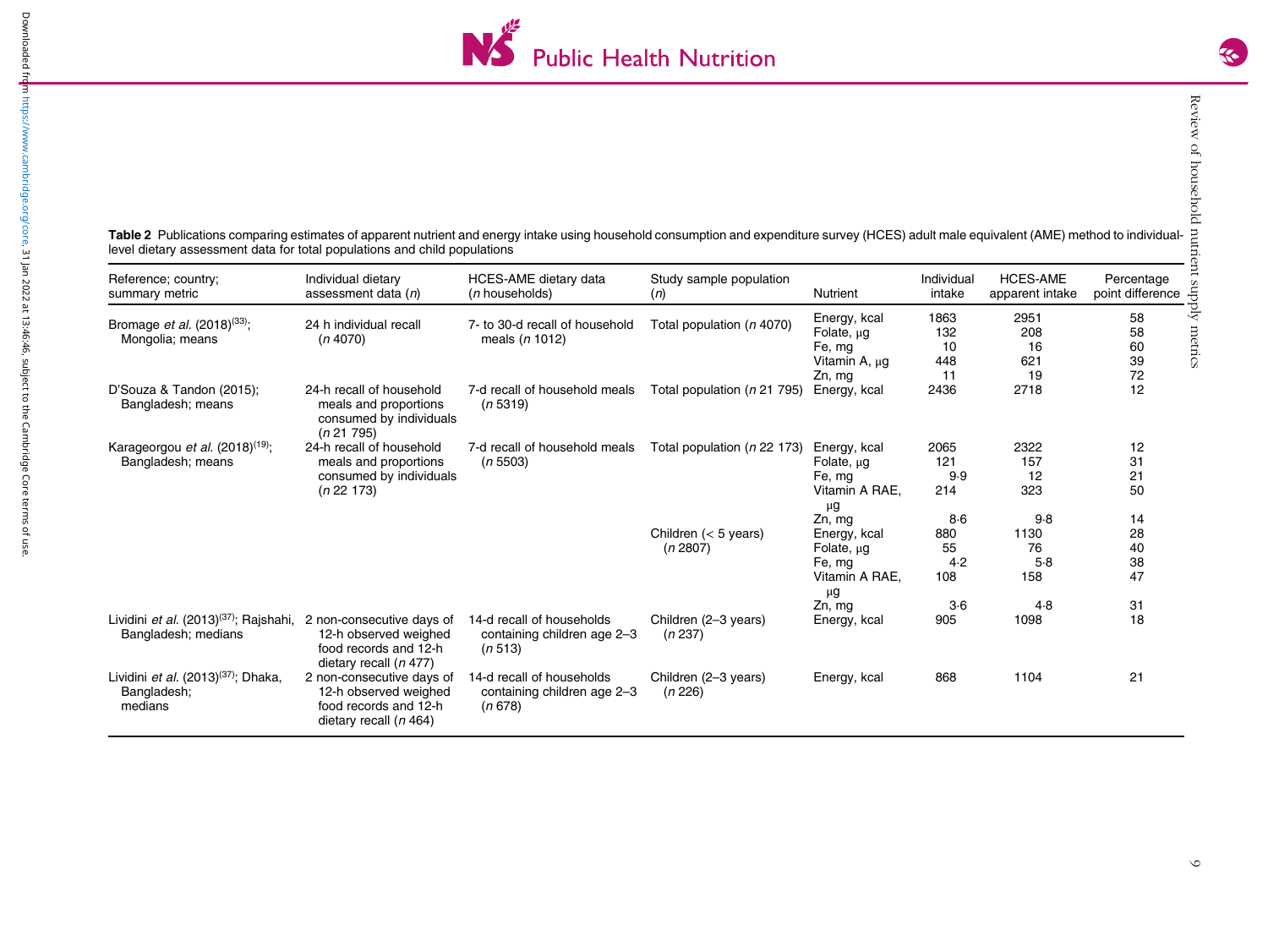<span id="page-9-0"></span>

Fig. 5 Frequencies of publications included in this review that stratified results by (a) socio-economic position, (b) geography, (c) socio-cultural demographics and (d) intra-household characteristic. \*Methods for sex stratification: empirical measure using individual-level 24-h dietary recall data  $(n2)$ , distribution according to adult-male equivalent factors  $(n9)$ , sex of household head  $(n 10)$ . \*\*Methods for age stratification: empirical measure using individual-level 24-h dietary recall data  $(n 1)$ , distribution according to adult-male equivalent factors ( $n6$ ), distribution according to age group ( $n8$ ), age of household head ( $n6$ )

periods that pose some advantages compared with a single 24-h dietary recall estimates when examining associations between food consumption and determinants affecting diets as HCESs account for day-to-day variation that may attenuate associations<sup> $(43)$  $(43)$ </sup>. In addition, large-scale individual-level dietary intake data are not routinely collected or available in many settings, meaning that the alternative to HCES are national-level Food Balance Sheets<sup>[\(11\)](#page-11-0)</sup>, which, among other limitations, lack sub-national resolution.

While HCES data can be used to estimate householdlevel nutrient supply, HCES data do not provide information about the distribution of foods consumed among household members. A majority of studies used the AME approach to convert from household-level to individuallevel estimates; however, the following points are important to consider. First, the literature demonstrated differences between nutrient intake/apparent intake estimated using individual-level dietary data  $v$ . HCES with the AME approach, potentially driven by numerous factors including food consumption patterns<sup> $(19,33,35)$  $(19,33,35)$  $(19,33,35)$  $(19,33,35)$ </sup> and differences in diet between sex and age groups<sup>([37](#page-12-0),[44\)](#page-12-0)</sup>. This presents challenges when conducting individual-level sub-group analyses using HCES data and isolating certain sub-groups for analysis may pose problems when using HCES data, considering food consumption is reported at the household level by one member, generally the head female. Foods regularly consumed away from home by other family members may be systematically under-reported, although the collection of household food supply data is evolving to adjust for foods consumed away from home, especially in urban contexts $(13,24)$  $(13,24)$  $(13,24)$ . Second, it is unknown how individual model parameters used in the AME approach, such as physical activity level and body weights, might affect

apparent nutrient intake estimates, as few publications reported sensitivity analyses evaluating this. Additional research exploring the sensitivity of AME factors to individual parameter assumptions would improve general understanding of how much these broad population assumptions impact inadequacy estimates. Third, HCES data quality can vary between countries due to differences in HCES questionnaire design, leading to varying availability of important demographic variables, such as pregnancy status. These data are important to characterise household member's nutrient requirements, and the lack of these data increases uncertainty in estimates of apparent intake and inadequacy.

Uncertainty in how food is allocated within households and if intrahousehold allocation factors can be generalised across different contexts remains a key limitation in the use of HCES data to estimate individual-level apparent nutrient intake. Evidence from Bangladesh suggests that household heads (generally adult males) received proportionally more dietary energy compared with their spouses and children than equitable intra-household food allocation using the AME approach would suggest $(36)$  $(36)$  $(36)$ . Yet contrasting results were found in Ethiopia, where groups hypothesised to be more 'vulnerable' (i.e. women and children) were found using 24-h dietary recall data to consume a greater share of energy and protein in relation to their dietary requirements than their male and adult counterparts (although children under 5 years old were excluded from the regression analysis)<sup>([45](#page-12-0))</sup>. While differences in these results may be due to cultural differences between countries, understanding general uncertainty in intrahousehold allocation of food is important for sub-groups who are often the focus of nutrition policy<sup>[\(46](#page-12-0))</sup>, such as pregnant or lactating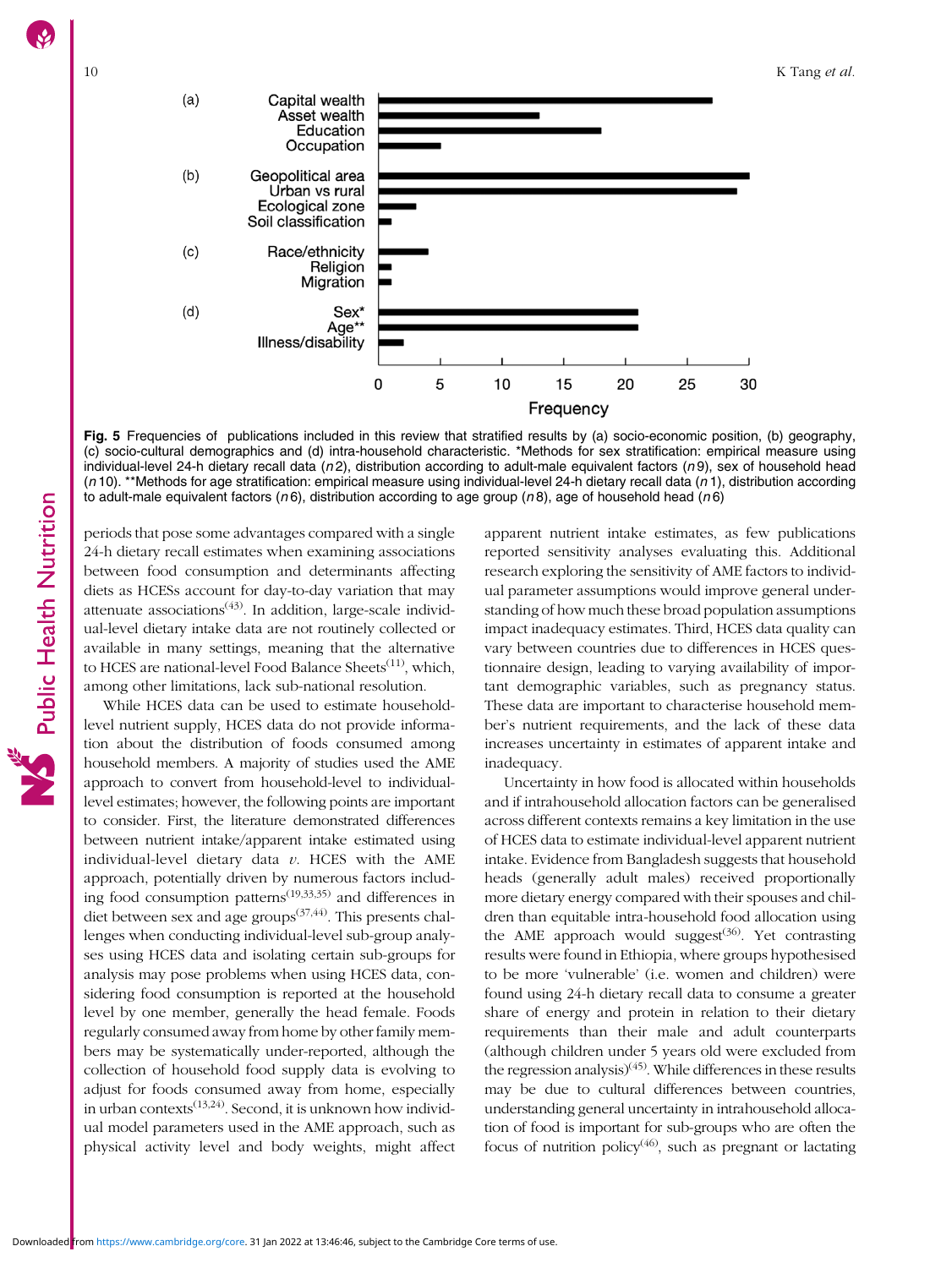# Review of household nutrient supply metrics 11

women, women of reproductive age, infants and children. Due to this, individual-level surveys (including micronutrient biomarker assessments and individual dietary assessments) will remain important when characterising the micronutrient status of these sub-groups. HCES data do, however, serve as a potential resource to identify dietary nutrient shortfalls putting populations at risk of deficiency, and this information may guide the design of individual-level surveys. For example, HCES data can be used to highlight regional and socioeconomic variation and seasonal fluctuations in dietary nutrient supply, which can be useful when developing sampling units for future individual-level surveys.

Diets in low- and lower-middle income countries are affected by a myriad of social determinants $(47)$ , which must be addressed by policies intended to improve equity in the broader food system $^{(9)}$  $^{(9)}$  $^{(9)}$ . This review demonstrates that estimating nutrient supply from HCES data may help identify populations at risk of nutrient deficiencies due to poor diets. The literature identified in this review used HCES data to disaggregate nutrient supply results by well-documented social factors affecting diets, such as wealth<sup>[\(41](#page-12-0),[48,49](#page-12-0))</sup>, education<sup>([50,51](#page-12-0))</sup>, geography<sup>[\(49](#page-12-0),[52\)](#page-12-0)</sup> and ruralness([41,53,54](#page-12-0)). HCESs collect microdata describing a wide range of socio-economic and geographic determinants of diets, which provides the opportunity to explore the mechanisms driving these associations in great depth. Considering the original intention of HCESs was to provide microdata to characterise poverty and social welfare in low- and lower-middle income countries, there exist a number of potential opportunities to combine other variables already collected in these surveys with nutrition metrics to identify vulnerable populations and integrate this information into the development of nutrition policies that promote equity. Additionally, characterising these high-risk groups from information provided by HCESs can help guide nutrition interventions (e.g. do high-risk populations routinely purchase staple foods or food vehicles suitable for fortification?). To better address equity in nutrition policy, there lies potential opportunities for using HCES data to identify and target vulnerable populations disproportionally affected by key socio-economic and geographic determinants affecting diets. Further research is required to identify indicators of social determinants of poor-quality diets from HCESs and their relation to the specific mechanisms that affect nutrient supply, to inform consistent applications to designing and monitoring nutrition programmes and policy.

Public Health Nutrition

The growing evidence base guiding the use of HCES data to estimate nutrient supply has highlighted the potential opportunities HCES data have in informing food systems interventions. As this practice becomes more common, consistency in processing HCES data and reporting results will be important for comparability between findings. While estimating nutrient supply from HCES data will always require time and effort, detailed standard operating procedures, repositories for processed data and descriptive methods, access to standard weight/measure

conversions and open-sourced data processing scripts could encourage further analyses, improve consistency between studies and facilitate research collaboration. In addition, to further understand what insights and to what degree of certainty HCES dietary analyses can contribute to understanding the adequacy of diets across populations, more research is needed to compare HCES estimates of nutrient adequacy derived from nutrient density compared with the AME approach, as well as to adequacy estimates from individual 24-h dietary recall data in various country contexts.

This systematic review had a number of strengths. The screening procedure was exhaustive, including a broad database search and snowballing. This resulted in a wide range of publications from peer-reviewed journals, working papers from multi-national institutions and other grey literature. Our study also extracted data describing the process of transforming HCES data to estimate nutrient supply and social determinants that may affect diets. The current study, however, had limitations. There were very few publications that applied the nutrient density approach, making it difficult to draw conclusions regarding potential variation in assumptions and applications of the metric. In addition, while the screening of results from the database search was independently undertaken by two individuals, the review of identified publications during screening was only conducted by one.

Estimates of nutrient supply and dietary quality using HCES data can play an important role in micronutrient surveillance and the design of interventions to tackle micronutrient deficiencies. However, HCES remain under-exploited for the identification of vulnerable populations at greatest risk of micronutrient deficiencies and for the design of effective and equitable micronutrient interventions. Further research is required to understand the implications of key methodological decisions when building models using HCES data in an effort to inform national nutrition policy.

#### Acknowledgements

Acknowledgements: We are deeply grateful for the contributions from Frances Knight (London School of Hygiene & Tropical Medicine/World Food Programme), Alberto Zezza and Sydney Gourlay (both from the World Bank Living Standard Measurement Study) in the development of this analysis. We thank Fanny Sandalinas (London School of Hygiene & Tropical Medicine) and Lucia Segovia De La Revilla (London School of Hygiene & Tropical Medicine) for their review and technical assistance. For additional support, we thank Elaine Borghi (World Health Organization), Saskia De Pee (World Food Programme), Keith Lividini (International Food Policy Research Institute/ Harvest Plus), Kristen MacNaughten (Bill & Melinda Gates Foundation), Ana Moltedo (Food & Agriculture Organization), Lisa Rogers (World Health Organization), Juan Pablo Peña-Rosas (World Health Organization) and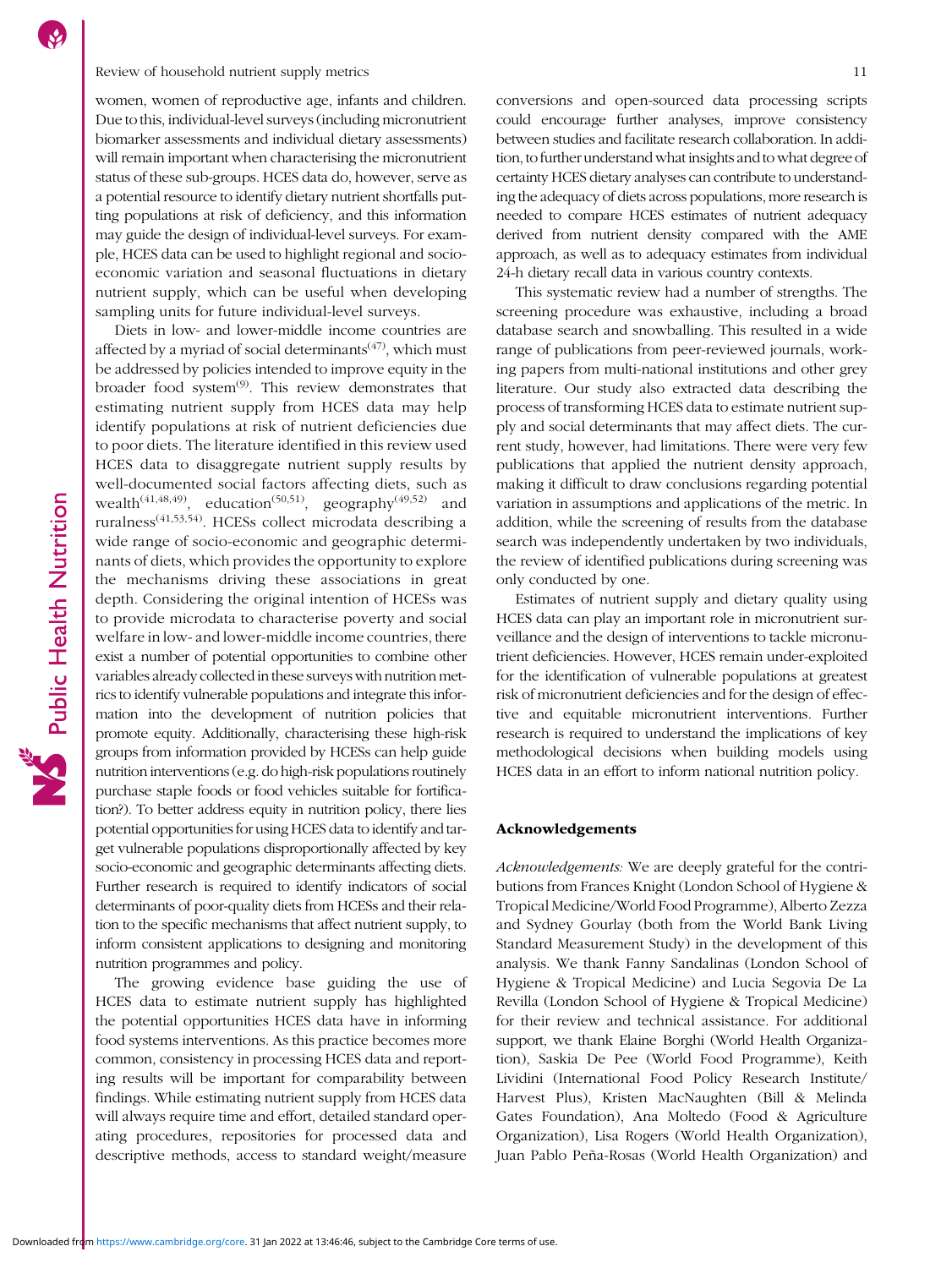<span id="page-11-0"></span>Becky Tseng (Food Fortification Initiative). Financial support: This work was supported by the United States Agency for International Development (USAID) through its flagship multi-sectoral nutrition project, USAID Advancing Nutrition under the terms of contract 7200AA18C00070 awarded to JSI Research & Training Institute, Inc. This work was also supported, in part, by the Bill & Melinda Gates Foundation (INV-002855). Under the grant conditions of the Foundation, a Creative Commons Attribution 4.0 Generic License has already been assigned to the Author Accepted Manuscript version that might arise from this submission. The contents of this article do not necessarily reflect the views of USAID, the U.S. Government or the Bill & Melinda Gates Foundation. Conflict of interest: There are no potential conflicts of interest relevant to this article. Authorship: K.T., M.R.B., E.L.A. and E.J.M.J. contributed to the conception and design of the study. K.T., K.P.A., E.L.F., M.R.B. and E.J.M.J. contributed to the development of the original study protocol. All authors participated in the analysis and deductions of paper. K.T. identified existing literature via the online database search and snowballing. K.T. and E.J.M.J. reviewed literature to evaluate for inclusion. K.T. extracted the data from the original manuscripts and prepared the tables and figures. All authors contributed to the interpretation of the data, critically reviewed the manuscript for important intellectual content and approved the final manuscript. Ethics of human subject participation: Ethical approval for this study was provided by the London School of Hygiene & Tropical Medicine Observational Research Ethics Committee (Reference 21903).

# Supplementary material

For supplementary material/s referred to in this article, please visit<https://doi.org/10.1017/S1368980022000118>

#### References

Public Health Nutrition

- 1. UNICEF, The World Bank & US Agency for International Development, Global Alliance for Improved Nutrition, Micronutrient Initiative FFI (2009) Investing in the Future: A United Call to Action on Vitamin and Mineral Deficiencies. Ottawa: UNICEF.
- 2. Black RE, Victora CG, Walker SP et al. (2013) Maternal and child undernutrition and overweight in low-income and middle-income countries. Lancet 382, 427–451.
- 3. Dary O & Imhoff-Kunsch B (2012) Measurement of food consumption to inform food fortification and other nutrition programs: an introduction to methods and their application. Food Nutr Bull 33, S141–S145.
- 4. Ford ND, Bichha RP, Parajuli KR et al. (2019) Age, ethnicity, glucose-6-phosphate dehydrogenase deficiency, micronutrient powder intake, and biomarkers of micronutrient status, infection, and inflammation are associated with anemia among children 6–59 months in Nepal. J Nutr 150, 929–937.
- 5. Ford ND, Bichha RP, Parajuli KR et al. (2020) Factors associated with anaemia in a nationally representative sample of

nonpregnant women of reproductive age in Nepal. Matern Child Nutr 18, e12953.

- 6. Bailey RL, West KP & Black RE (2015) The epidemiology of global micronutrient deficiencies. Ann Nutr Metab 66, 22–33.
- 7. Singh MB, Fotedar R & Lakshminarayana J (2009) Micronutrient deficiency status among women of desert areas of western Rajasthan, India. Public Health Nutr 12, 624–629.
- 8. Kulwa KBM, Verstraeten R, Bouckaert KP et al. (2014) Effectiveness of a nutrition education package in improving feeding practices, dietary adequacy and growth of infants and young children in rural Tanzania: rationale, design and methods of a cluster randomised trial. BMC Public Health 14, 1077.
- 9. Independent Expert Group of the Global Nutrition Report (2020) 2020Global Nutrition Report: Act on Equityto End Malnutrition. Bristol: Development Initiatives Poverty Research Ltd.
- 10. Rhodes EC, Hennink M, Jefferds MED et al. (2019) Integrating micronutrient status assessment into the 2015– 2016 Malawi Demographic and Health Survey: a qualitative evaluation. Matern Child Nutr 15, e12734.
- 11. Beal T, Massiot E, Arsenault JE et al. (2017) Global trends in dietary micronutrient supplies and estimated prevalence of inadequate intakes. PLOS ONE 12, e0175554.
- 12. Gibson RS, Ruth Charrondiere U & Bell W (2017) Measurement errors in dietary assessment using selfreported 24-hour recalls in low-income countries and strategies for their prevention. Adv Nutr 8, 980–991.
- 13. Zezza A, Carletto C, Fiedler JL et al. (2017) Food counts. Measuring food consumption and expenditures in household consumption and expenditure surveys (HCES). Introduction to the special issue. Food Policy 72, 1–6.
- Food & Agriculture Organization of the United Nations & The World Bank Group (2018) Food Data Collection in Household Consumption and Expenditure Surveys. Rome: FAO and The World Bank.
- 15. Grosh M & Glewwe P (2000) Designing Household Survey Questionnaires for Developing Countries: Lessons from 15 years of the Living Standards Measurement Study. Washington, DC: The World Bank.
- 16. Carletto C & Gourlay S (2019) A thing of the past? Household surveys in a rapidly evolving (agricultural) data landscape: insights from the LSMS-ISA. Agric Econ 50, 51–62.
- 17. Coates J, Colaiezzi B, Fiedler JL et al. (2012) A program needs-driven approach to selecting dietary assessment methods for decision-making in food fortification programs. Food Nutr Bull 33, S146–S156.
- 18. Fiedler JL, Smitz MF, Dupriez O et al. (2008) Household income and expenditure surveys: a tool for accelerating the development of evidence-based fortification programs. Food Nutr Bull 29, 306–319.
- 19. Karageorgou D, Imamura F, Zhang J et al. (2018) Assessing dietary intakes from household budget surveys: a national analysis in Bangladesh. PLOS ONE 13, e0202831.
- 20. Murphy S, Ruel M & Carriquiry A (2012) Should Household Consumption and Expenditures Surveys (HCES) be used for nutritional assessment and planning? Food Nutr Bull 33, S235–S241.
- 21. Fiedler JL, Lividini K, Bermudez OI et al. (2012) Household Consumption and Expenditures Surveys (HCES): a primer for food and nutrition analysts in low- and middle-income countries. Food Nutr Bull 33, S170-S184.
- 22. Food and Agriculture Organization of the United Nations & The World Bank (2018) Food Data Collection in Household Consumption and Expenditure Surveys: Guidelines for Low- and Middle-Income Countries. Rome: FAO and The World Bank.
- 23. Engle-Stone R, Sununtnasuk C & Fiedler JL (2017) Investigating the significance of the data collection period of household consumption and expenditures surveys for

Downloaded from<https://www.cambridge.org/core>. 31 Jan 2022 at 13:46:46, subject to the Cambridge Core terms of use.